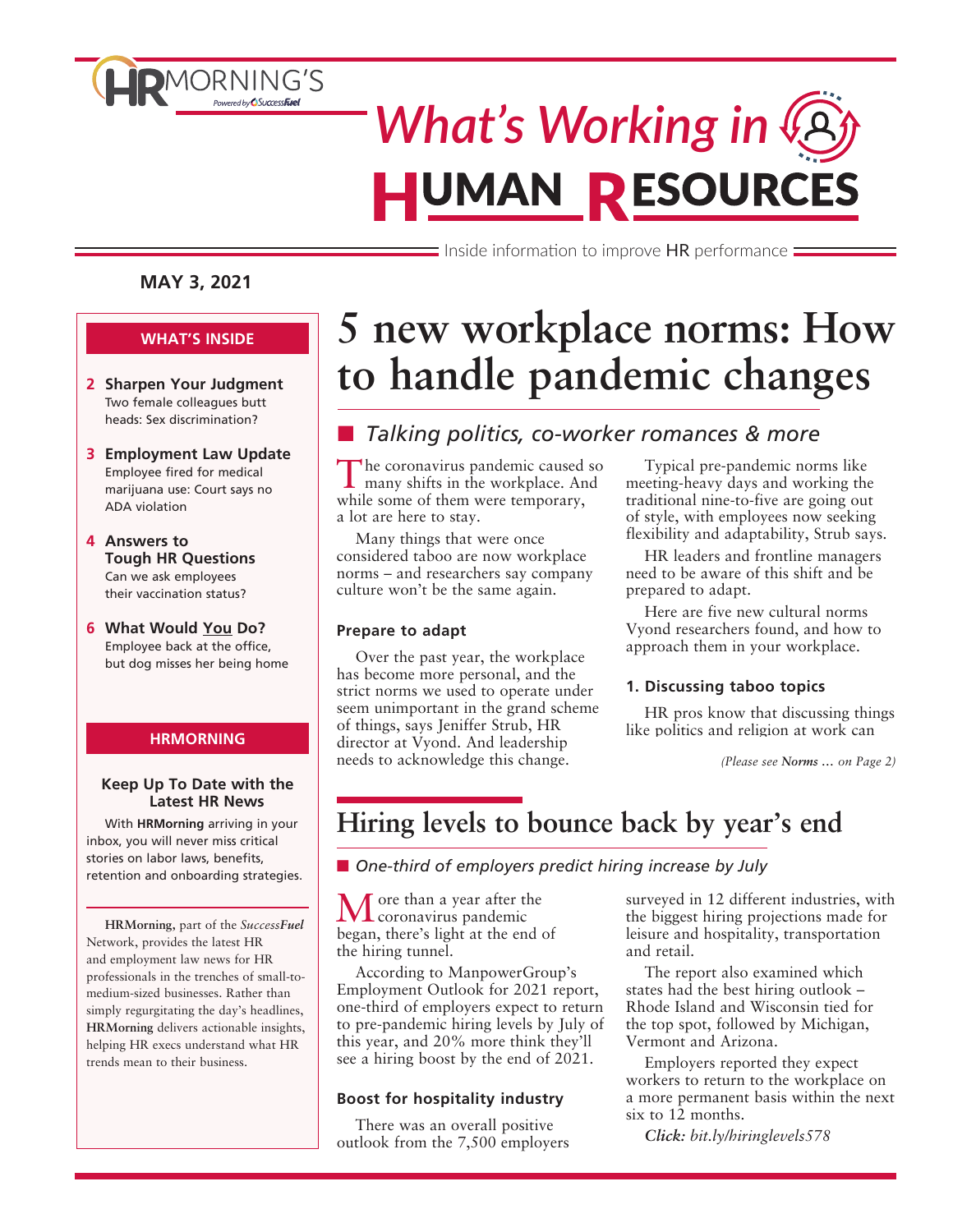# *WORK CULTURE*

# **Norms …**

*(continued from Page 1)*

lead to messy conflicts, so it's best to simply avoid them.

Employees generally were happy to go along with this, but it doesn't seem to be the case anymore.

Only about 23% of workers think these taboo topics should stay out of the workplace, which is down from 43% last year. This means HR pros will have to stay extra vigilant, ready to step in if any of these conversations go off the rails and lead to major conflict or harassment.

#### **2. More office romances**

Last year, about half of all employees avoided dating their co-workers. Now? Only 20% think love at work is a no-no.

Even while working remotely, many employees have made romantic connections with colleagues. Now's the time to review your company's

### *What's Working in* **HUMAN RESOURCES**

**EDITOR:** RACHEL MUCHA ASSOCIATE EDITOR: BRIAN BINGAMAN MANAGING EDITOR: RICH HENSON EDITORIAL DIRECTOR: CURT BROWN PRODUCTION EDITOR: JEN ERB

*What's Working in Human Resources*, (ISSN 1088- 3223) May 3, 2021, Vol. 26 No. 578, is published semi-monthly except once in December (23 times a year).

This publication is designed to provide accurate and authoritative information in regard to the subject matter covered. It is sold with the understanding that the publisher is not engaged in rendering legal, accounting, or other professional services. If legal or other expert assistance is required, the services of a competent professional should be sought. — From a declaration of principles jointly adopted by a committee of the American Bar Association and a committee of publishers.

**Copyright © 2021** HRMorning. Please respect our copyright: Reproduction of this material is prohibited without prior permission. All rights reserved in all countries.

policies on romantic relationships at work and see if it needs tweaking for the remote world.

And if your company strictly prohibits romantic relationships, you'll want to remind your employees of the policy.

#### **3. Social media scrolling**

Before the pandemic, employees used to sneakily scroll through Facebook and Instagram, not wanting their boss to think they're slacking.

But after everything that's happened in the past year, employees are more obvious about their little social media breaks. Only 25% think of this as a no-no now – the rest believe a few minutes of slacking off is fine, and no longer think to hide it.

If you notice this becoming a problem, it'd be a good time to revise and remind employees of any social media usage policies.

#### **4. Proper communication**

Almost half of all employees get frustrated now when a meeting could've been an email, or a colleague calls when it could've been an IM. Workers want to learn information through the right channels.

HR pros and managers might want to reexamine the most efficient, effective ways to distribute information to staff.

#### **5. Better work-life balance**

Virtually every employee wants a better work-life balance, which the pandemic helped bring to light as people struggled to work where they also lived.

Employees struggled to get everything done this past year, so more of a balance is now top priority.

The best thing employers can offer is flexibility. Let people work odd hours if they need to. Don't worry if they seem a little distracted during a Zoom call or have to get up unexpectedly.

*Info: bit.ly/newnorms578*

# *Sharpen your*  **JUDGMENT**

*This feature provides a framework for decision making that helps keep you and your company out of trouble. It describes a recent legal conflict and lets you judge the outcome.*

#### ■ Two female colleagues butt **heads: Sex discrimination?**

HR manager Lynn Rondo was just thinking of running out for a coffee when company attorney Eric Bressler appeared in her doorway with two to-go cups.

"You're a lifesaver," Lynn said as she accepted the coffee.

"I thought it was the least I could do considering the news I have," Eric replied as he sat down.

Lynn took a huge sip of her coffee. "Hit me."

"Leah Long is suing us," Eric said. "She's saying she was forced to quit because she was being harassed."

#### **'A bit abrasive'**

"Harassed?" Lynn repeated. "How? By whom?"

"Her supervisor, Wendy," Eric said. "You know those two were always bickering."

"I know there were a few disputes between them," Lynn said.

"Leah thinks Wendy was so hard on her because she's a woman," Eric continued. "Leah says Wendy gave her dirty looks and would flat out ignore her sometimes."

"I don't think that's sex harassment," Lynn pointed out. "Wendy is a bit abrasive. She's like that with everyone, male or female. She's had run-ins with John, too."

"I agree the claim isn't strong," Eric said. "We'll fight this."

When Leah sued for sex discrimination, the company fought to get the case dismissed.

Did the company win?

■ *Make your decision, then please go to Page 4 for the court's ruling.*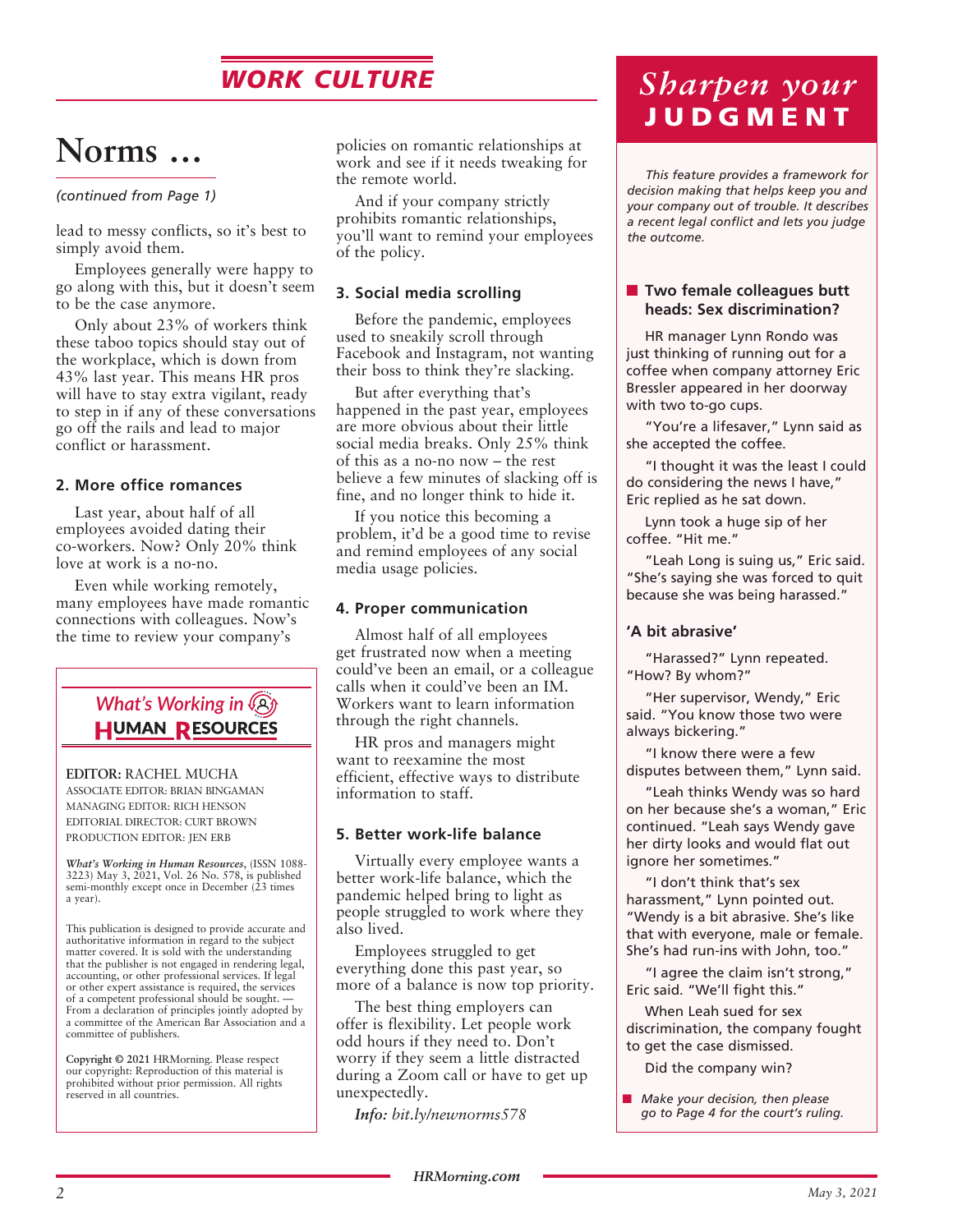# **EMPLOYMENT LAW UPDATE COMPLIANCE ALERT**

# **Employee fired for medical marijuana use: Court says no ADA violation**

#### ■ Worker never informed employer of PTSD diagnosis

I marijuana, do you have to accept it, **If** an employee is using medical even if it goes against your policy?

According to a recent court ruling, no, you don't. Here's a breakdown of what happened.

#### **Endangered others**

Stefan Eccleston worked as a firefighter for the City of Waterbury, Connecticut when he was diagnosed with PTSD.

Eccleston never told his employer of his diagnosis, but he mentioned how he was going to apply for a medical marijuana card. His supervisor said that "wouldn't be a good idea," but Eccleston obtained one anyway.

Not too long after, Eccleston failed a drug screening and was

terminated because his marijuana use "endangered the health and wellbeing of others."

Eccleston then sued, claiming a violation of the ADA – but the court sided with the employer.

The first issue with Eccleston's claim was he never informed his supervisor of his PTSD diagnosis, or explained why he sought a medical marijuana card. The city had no clue Eccleston had a disability.

The court went on to say that marijuana is still illegal under federal law, and the ADA doesn't protect its usage. The city was within its rights to fire Eccleston for failing the drug test. It only would've violated the ADA if he was fired because of his PTSD.

*Cite: Eccleston v. City of Waterbury, 3/22/21.*

# **No FMLA retaliation: Worker fired after taking vacation while on medical leave**

**E** *Employer had 'honest suspicion' of FMLA abuse* 

When a worker takes approved FMLA leave, they can't be fired for doing so.

But when one employee recently misused her medical leave, a court OKed her termination.

Here's what happened.

#### **Reported by colleagues**

Kirby Smith worked at Yelp, Inc. in Illinois when her vacation request for a trip to Thailand was denied.

A few months later, Smith was diagnosed with sciatica, which impacted her ability to sit. Yelp approved her FMLA leave request.

However, while Smith was on her leave, she took that trip to Thailand, which her colleagues found out about. They then reported her.

When Smith discovered this, she sent her colleagues angry texts. When her manager heard about the vacation and the messages Smith sent, she was let go.

Smith sued, claiming FMLA retaliation, but a court ruled in favor of the company. The court said Yelp had an 'honest suspicion' that Smith wasn't using her medical leave for its intended purpose, which negates any protections she has under the FMLA.

Furthermore, Smith's angry texts violated the company's anti-violence policy, which would've been enough to secure Smith's termination anyway.

*Cite: Smith v. Yelp, 3/30/21.*

#### **n** Restaurant sued for manager's **constant sexual advances**

Having a manager continually harass his female workers is a surefire way to land in some hot water.

An IHOP in Frederick, MD, was sued by the EEOC after it came to light a manager was making sexual advances towards his female employees, including teenagers.

The harassment included unwanted touching, sexual comments and personal questions about their relationships, the EEOC said. The manager also would make scheduling and shift decisions based on who was receptive to his advances. One employee complained to corporate, but her report was ignored.

This is a violation of the Civil Rights Act. IHOP is now facing a legal battle or costly settlement.

*Info: bit.ly/harass578*

#### **n** Sexual orientation bias **costs company \$40K**

The EEOC taught one employer an expensive lesson after it treated some employees more harshly than others due to their sexual orientation.

Family Tree Farms, located in Fresno, CA, was sued by the EEOC for sex discrimination.

According to the lawsuit, two employees were singled out and disciplined more harshly because of their sexual orientation. These employees were also separated from their co-workers and harassed on a regular basis.

This is a violation of the Civil Rights Act.

Family Tree Farms settled the suit – but without admitting liability. It will pay \$40,000 in compensatory damages to the employees, as well as provide its workforce with antiharassment training. The EEOC will continue to monitor the company for compliance.

*Info: bit.ly/sexbias578*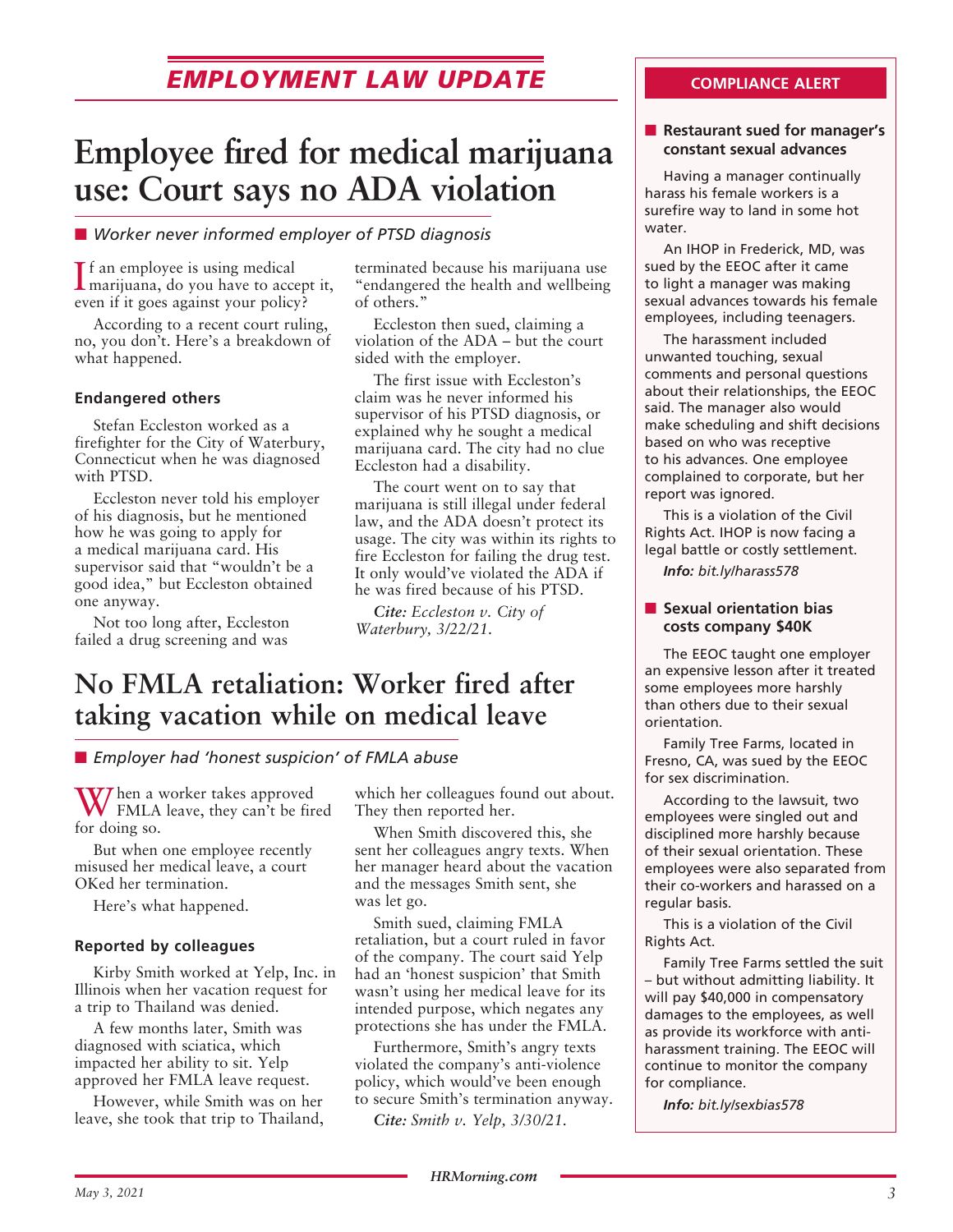# *ANSWERS TO TOUGH HR QUESTIONS*

*HR professionals like you face new questions every day on how to deal with workplace conflict and employment law. In this section, experts answer those real-life questions.*

#### Can we ask employees their vaccination status?

Q: Are we allowed to ask our employees if they've received the COVID-19 vaccination?

: In short, yes, you can ask, but you can't get too carried away with follow-up questions, says employment law attorney Christine Hawes of the firm Crowell & Morning.

The EEOC has come out and said employers can inquire about vaccination status without violating the ADA or the Genetic Information Nondiscrimination Act (GINA).

Companies can also ask to see proof of vaccination.

However, that's where the questions should stop. Employers shouldn't ask things like why the worker hasn't gotten the vaccine, how the process went or if they had any side effects.

These questions aren't necessarily always off limits, but if employers want to ask them, they'll need to show there's a business necessity for it.

In general, this is a high standard to meet, so it's a good idea for employers to avoid these follow-up questions altogether.

#### Should we offer PTO for workers getting vaccines?

Q: Many of our employees are getting the COVID-19 vaccine, and a lot are experiencing side effects afterwards. Should we be telling everyone to stay home?

 $\Delta:$  The CDC recently released guidance encouraging all employers to offer paid sick leave to workers with symptoms following their vaccination.

> Not only will giving this time off give employees the chance to get back to feeling their best, but it'll act as an incentive to get the vaccine if they were worried about missing work.

Additional incentives to offer include on-site vaccination clinics (if possible), or information on where and how to secure a vaccine appointment.

#### How should I deal with an inappropriate gift?

Q: I had one employee recently get a going away present for another, but it was inappropriate for the workplace, and the recipient was embarrassed. I wasn't sure how to handle it at the time – what should I have done?

A: While the intention might have been light-hearted, an inappropriate or gag gift can really cause issues at work, says SHRM president Johnny C. Taylor. How you handle the gift should depend on what it was.

> If the gift was inappropriate but not offensive, have a talk with the gift giver and explain why the present wasn't acceptable, and advise them to stick to more appropriate ideas in the future.

> However, if the gift was offensive (for example, if it poked fun at someone's race or religion), you need to have a much more serious discussion with the employee and conduct anti-harassment training.

If you don't already have a policy in place about gift-giving, it's crucial to get one written up to prevent future incidents like this from happening again.

*If you have an HR-related question, email it to Rachel Mucha at: rmucha@HRMorning.com*

## *Sharpen your judgment…* **THE DECISION**

#### *(See case on Page 2)*

Yes, the company won when a judge dismissed Leah's sex discrimination claim.

Leah's attorney tried to argue that Leah was treated poorly by Wendy due to her sex. The heated arguments, dirty looks and other rude behaviors were indicators of this, the attorney said.

But the court disagreed. It said Leah couldn't prove she was experiencing harassment based on her sex. The rude behaviors Leah mentioned weren't severe enough to be considered harassment, the court said.

Furthermore, the company showed that Wendy had

a history of displaying these rude behaviors toward men as well as women, so the court couldn't rule that Leah experienced sex discrimination.

#### **n** Analysis: Rudeness doesn't equal discrimination

This case demonstrates how harassment needs to be more than just rude behavior – for it to violate the Civil Rights Act, the harassment must be based on a protected class, like sex. In this instance, Leah couldn't prove Wendy was harassing her because she was a woman.

However, it's important to note that employers should put a stop to any type of bullying or rude behavior, even if it isn't technically violating any laws.

*Cite:* Newbury v. City of Windcrest, Texas, *U.S. Crt. of App., 5th Circ., No. 20-50067, 3/22/21*. *Fictionalized for dramatic effect.*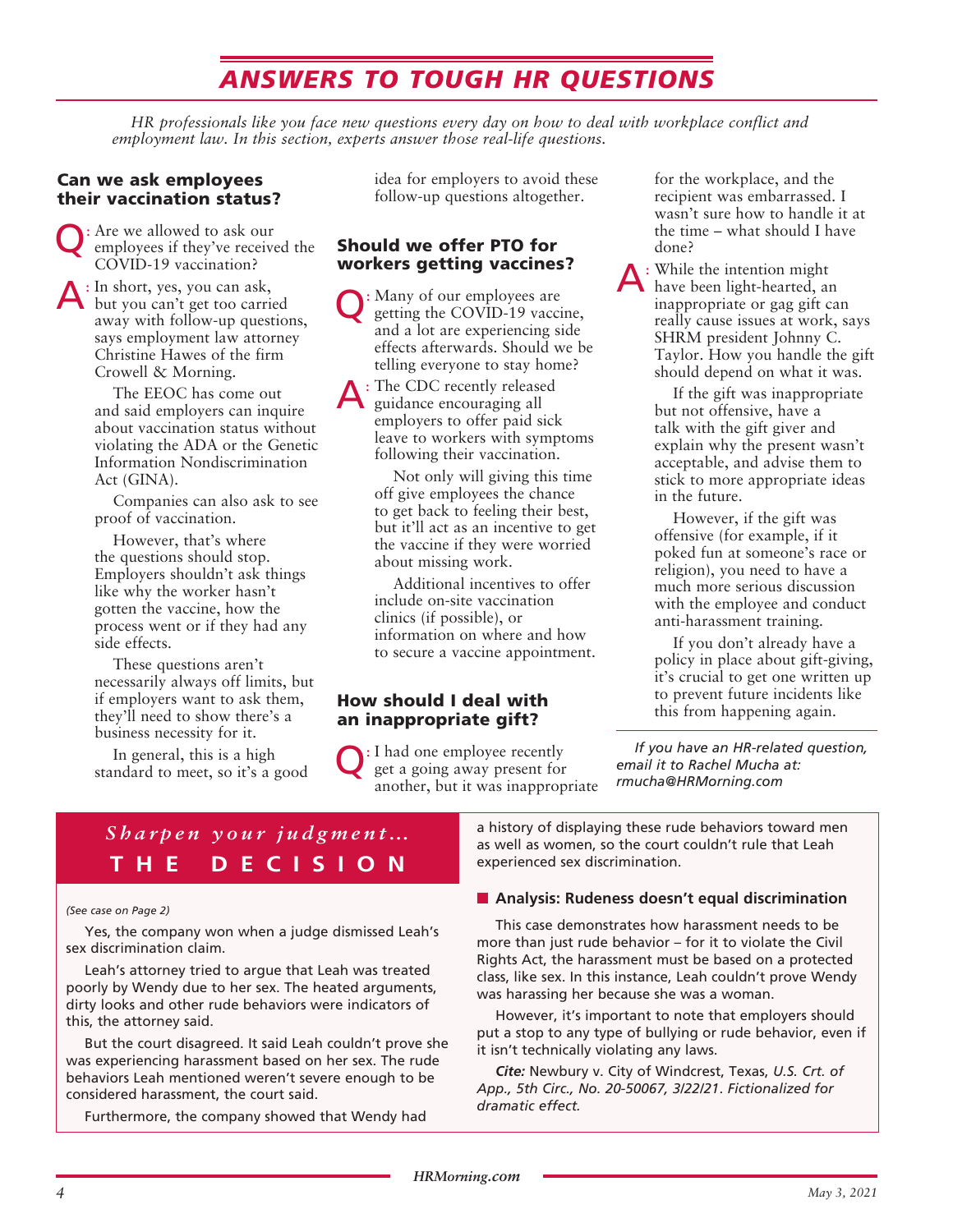# *REAL-LIFE SUCCESS STORIES*

# **Supporting working parents has led to culture of equality and trust**

■ *Every parent at every location has access to 24 weeks of paid leave* 

It's no secret that parental leave<br>policies are sorely lacking in the policies are sorely lacking in the United States.

Many employees have to make difficult decisions when they want to have children. Will one parent stay home? For how long? Should he or she quit their job altogether? Can they afford to do that?

Not to mention, since mothers are typically the ones to stay home with the kids, women's careers are disproportionately impacted when

they choose to start a family. This creates a large gender disparity.

We wanted to create a culture where employees didn't have to choose between their careers and their families.

#### **'Family Bond'**

That's when we came up with our Family Bond policy, which is available to our 40,000 employees across the globe.

Here's how it works. Every employee who's been with us for at least a year becomes eligible for 24 weeks of leave, during which they receive 80% of their pay.

Any parent has access to this leave, and it can be taken any time during the first three years of parenthood.

Another unique aspect of our policy is that it's much more inclusive than most other parental leave policies out there. Any legally registered parent can take advantage of this policy, including:

- adoptive parents
- foster parents
- surrogates, and
- non-birth parents in same-sex couples.

We wanted to be sure we didn't

exclude groups many other policies do, especially fathers.

#### **Changing the industry**

This policy was inspired by our home base of Sweden, a country known for generous parental leave policies. There was a pilot program similar to ours back in 2019, and it had a male participation rate of 46%. Dads wanted this policy as much as we thought they did.

Family Bond is about so much

more than just a benefit for our people. We want to set a global standard and change the industry. This type of family leave policy needs to be the norm everywhere.

And while we only put this policy into place recently, we're already reaping the benefits.

#### **Embodies our values**

The biggest benefit is seeing firsthand how much our employees appreciate the policy, which leads to stronger employee loyalty.

We've found Family Bond also encourages more men to take parental leave, who may have been hesitant to do so, as it's traditionally viewed as something "just for moms."

Not to mention, we're so proud of what this policy represents. It embodies our company values, and it allows us to narrow the gender gap in the workplace and have a more diverse workforce.

It also boosts overall performance and strengthens our business as a whole.

*(Hakan Samuelsson, CEO, Volvo Car Group, Mahwah, NJ)*

#### **REAL PROBLEM REAL SOLUTION**

#### ■ A little time off can go a long **way for a burned out worker**

In the age of COVID-19, a lot of people are struggling both at home and at work.

I've had employees express that they're overwhelmed with having to handle their home responsibilities all day, as well as get their work done.

It's a natural problem that everyone is dealing with right now. But it suddenly became a serious concern when, out of the blue, one of my employees told me she was so stressed out she wanted to quit.

#### **One week to reconsider**

I was shocked when instead of asking for a workload adjustment or taking a few vacation days, this employee was so burned out she wanted to throw in the towel.

It really forced me to realize burn out is a huge problem – and worse, employees weren't letting me know until they reach their breaking point. This was a huge wake-up call.

I calmly sat down with the employee and discussed everything that led up to her wanting to leave. It was clear she was overwhelmed and at the end of her rope.

I told her I understood, but I insisted that she take a week off from work before officially turning in her resignation, just to be sure. Reluctantly, she agreed – and when she returned, she decided to stay after all.

This employee had been going full speed for far too long and felt like there was no other option. But a solid week to relax showed her that things weren't as dire as she initially thought. She came back with a refreshed perspective.

Now, when an employee comes to me with any burnout concerns, I insist on a week off first. It almost always does the trick.

*(Frances Nelson, HR manager, Justin Brands Inc., Fort Worth, TX)*

### *Case Study: WHAT WORKED, WHAT DIDN'T*